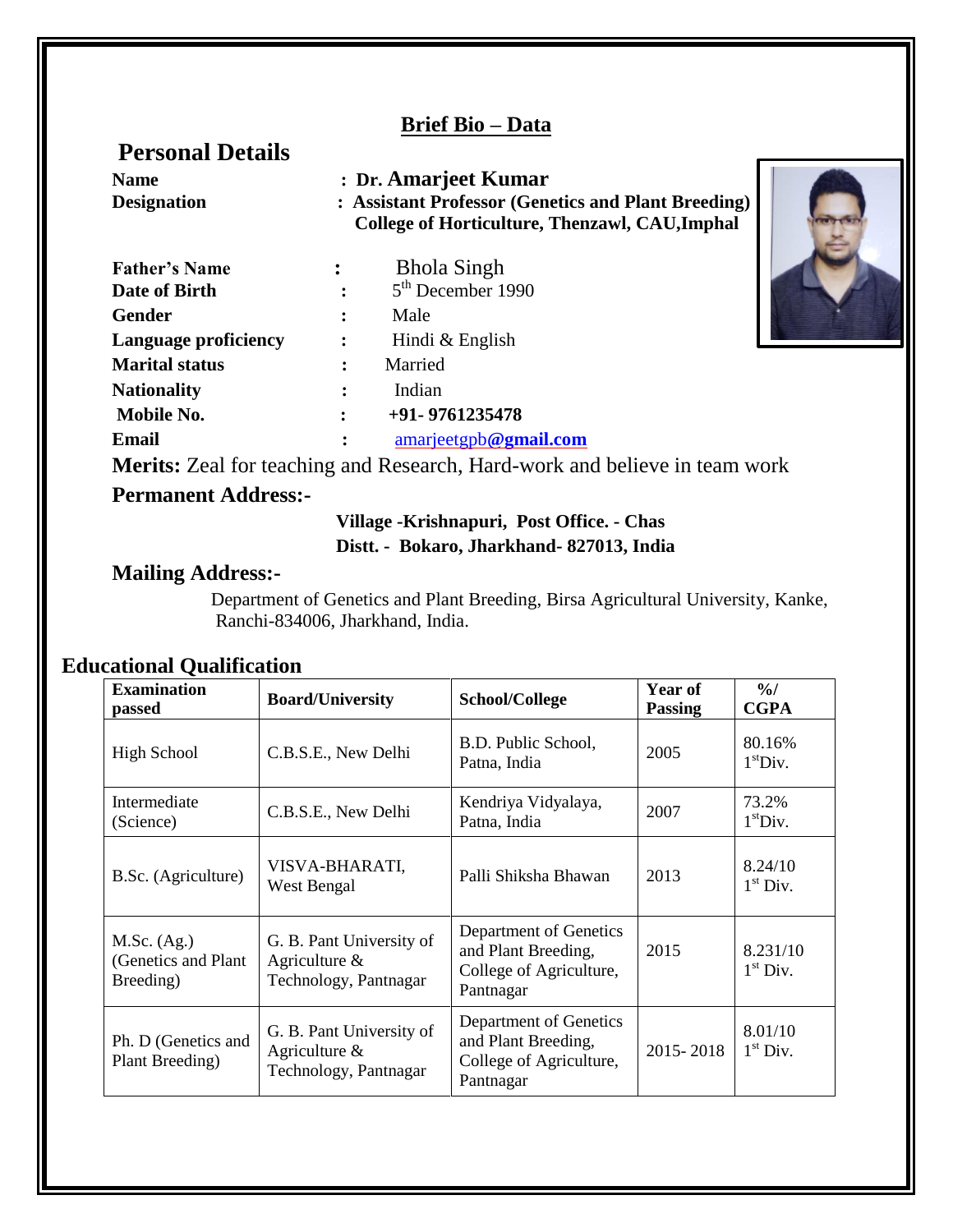|                         | <b>ICAR-NET</b><br>NET (I)-2017/01430                                                                                                                                                     |                                                                                                                                                                                         |                                                                | Genetics and Plant<br><b>Breeding</b>                    | 2017                                                                                             | 76.67%                  |
|-------------------------|-------------------------------------------------------------------------------------------------------------------------------------------------------------------------------------------|-----------------------------------------------------------------------------------------------------------------------------------------------------------------------------------------|----------------------------------------------------------------|----------------------------------------------------------|--------------------------------------------------------------------------------------------------|-------------------------|
|                         |                                                                                                                                                                                           | <b>Awards and Recognition</b>                                                                                                                                                           |                                                                |                                                          |                                                                                                  |                         |
| S.No.                   | <b>Name of Award/Honour</b>                                                                                                                                                               |                                                                                                                                                                                         |                                                                | <b>Conferred by (Name of</b><br>body/organization, etc.) |                                                                                                  | Year of<br><b>Award</b> |
| 1                       | <b>Intra-University Cultural Festival 2011-2nd</b><br>position in Debate                                                                                                                  |                                                                                                                                                                                         |                                                                | <b>VISVA-BHARATI</b>                                     |                                                                                                  | 2011                    |
| $\overline{2}$          | <b>Intra-University Cultural Festival 2011-2nd</b><br>position in Quiz                                                                                                                    |                                                                                                                                                                                         |                                                                | <b>VISVA-BHARATI</b>                                     |                                                                                                  | 2011                    |
| 3                       |                                                                                                                                                                                           | <b>Project Work Competition in Social Science</b><br>2004 – won the First prize                                                                                                         |                                                                | <b>B. D. Public School, Patna</b>                        |                                                                                                  | 2004                    |
| $\overline{\mathbf{4}}$ | <b>Project Work Competition in Science 2004 -</b><br>won the Second Prize                                                                                                                 |                                                                                                                                                                                         |                                                                | <b>B. D. Public School, Patna</b>                        |                                                                                                  | 2004                    |
| 5                       | Speech Contest in 2004- won the Second Prize                                                                                                                                              |                                                                                                                                                                                         |                                                                | <b>B. D. Public School, Patna</b>                        |                                                                                                  | 2004                    |
| 6                       | <b>National Talent Scholarship (NTS)</b><br><b>Indian Council of Agriculture</b><br><b>Research (ICAR)</b>                                                                                |                                                                                                                                                                                         |                                                                | 2009                                                     |                                                                                                  |                         |
| $\overline{7}$          | <b>Junior Research Fellowship</b><br>$($ JRF $)$                                                                                                                                          |                                                                                                                                                                                         | <b>Indian Council of Agriculture</b><br><b>Research (ICAR)</b> |                                                          | 2013-<br>2015                                                                                    |                         |
| 8                       |                                                                                                                                                                                           | <b>INSPIRE Fellowship</b><br><b>DST</b> (Department of Science and<br><b>Technology)</b> Government of India                                                                            |                                                                | 2015-<br>2018                                            |                                                                                                  |                         |
| 9                       | <b>Young scientist Associate Award</b><br><b>Biological Research and Innovation</b><br>in field of Genetics and Plant Breeding<br>Centre Pvt. Ltd. (BRICPL), INDIA at<br>Kathmandu(Nepal) |                                                                                                                                                                                         |                                                                | 2016                                                     |                                                                                                  |                         |
| 10                      |                                                                                                                                                                                           | Outstanding M. Sc. Thesis Award entitled<br>"Morphological, Physiological and Molecular<br>Characterization for Heat Tolerance Traits in<br>Bread Wheat (Triticum aestivum em. Thell.)" |                                                                |                                                          | <b>Society for Agriculture Innovation</b><br>and Development (SAID), Ranchi,<br><b>Jharkhand</b> | 2017                    |
| 11                      |                                                                                                                                                                                           | <b>Excellence in Research Award</b>                                                                                                                                                     |                                                                |                                                          | <b>Society for Agriculture Innovation</b><br>and Development (SAID), Ranchi,<br><b>Jharkhand</b> | 2018                    |
| 12                      |                                                                                                                                                                                           | <b>Best oral Presentation on Morphological</b><br>and molecular characterization of<br>teosinte derived maize population                                                                |                                                                |                                                          | DISHA-2019, BAU, Ranchi,<br><b>Jharkhand</b>                                                     | 2019                    |

| <b>DOORSHASHAN TALK</b> |                 |               |                 |                  |  |  |
|-------------------------|-----------------|---------------|-----------------|------------------|--|--|
| SI.                     | Name of program | Topic         | Date of         | Venue of         |  |  |
| No.                     |                 |               | broadcast       | program          |  |  |
|                         | Aaj Ki Bat      | Beej utpadan  | 7-1-2019, 6.30  | All India Radio, |  |  |
|                         |                 | Taknique      | pm              | Ranchi           |  |  |
| <b>RADIO TALK</b>       |                 |               |                 |                  |  |  |
|                         | Gaon Giraon     | Beejoutapadan | 21-12-2018,5.00 | Doordarshan,     |  |  |
|                         |                 | hetu gehun ki | pm              | Ranchi           |  |  |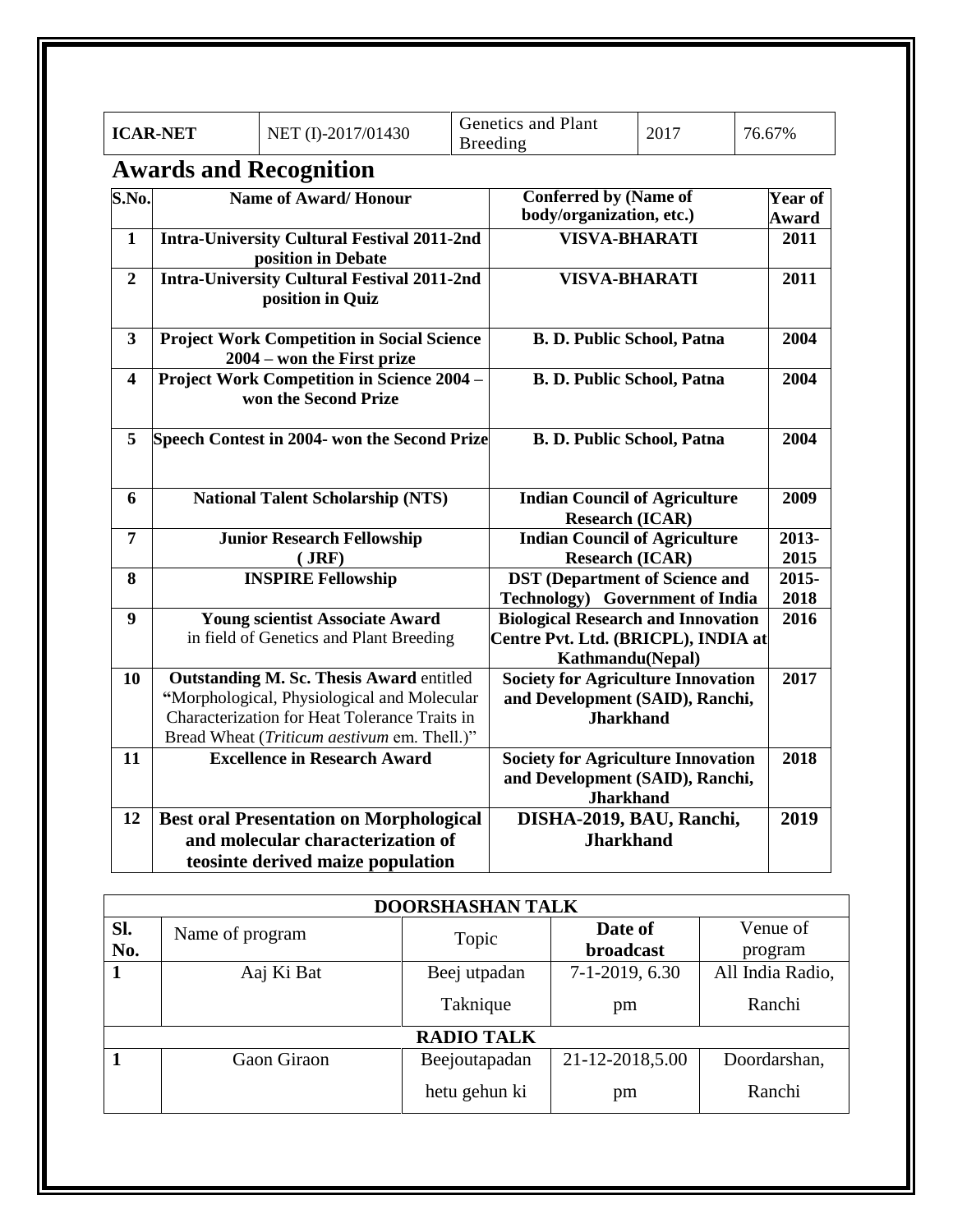|                                                                                 | kheti                                                    |      |  |
|---------------------------------------------------------------------------------|----------------------------------------------------------|------|--|
| <b>Life Membership of Professional Society</b>                                  |                                                          |      |  |
|                                                                                 | <b>Indian Society of Plant Genetic Resources (ISPGR)</b> |      |  |
| Society for Agriculture Innovation and Development, Ranchi (Jharkhand)<br>India |                                                          |      |  |
| <b>Indian Society of Genetics and Plant Breeding (ISGPB)</b>                    |                                                          | 1480 |  |

## **Work Experience**

| Sl. No.                 | <b>Nature of Work</b>                    |                    | <b>Place</b>                               |                         | <b>From</b>            | <b>To</b>              |  |
|-------------------------|------------------------------------------|--------------------|--------------------------------------------|-------------------------|------------------------|------------------------|--|
| $\mathbf{1}$            | <b>Assistant Professor cum</b>           | <b>Agriculture</b> |                                            | $24^{\text{th}}$ Nov.   |                        | $24th$ Dec.            |  |
|                         | <b>Junior Scientist</b>                  |                    | college Garhwa,                            |                         |                        | 2019                   |  |
|                         |                                          |                    | <b>Birsa Agricultural</b>                  |                         |                        |                        |  |
|                         |                                          |                    | University                                 |                         |                        |                        |  |
| $\overline{2}$          | <b>Assistant Professor</b>               | <b>College of</b>  |                                            | $26th$ Dec.             |                        | continue               |  |
|                         |                                          |                    | Horticulture,                              |                         | 2019                   |                        |  |
|                         |                                          |                    | Thenzawl,                                  |                         |                        |                        |  |
|                         |                                          |                    | CAU, Imphal                                |                         |                        |                        |  |
|                         |                                          |                    |                                            | <b>Teaching Courses</b> |                        |                        |  |
|                         | <b>Course Name</b>                       |                    | <b>Credit hours</b>                        |                         | <b>Session</b>         |                        |  |
| $\mathbf{1}$            | <b>Fundamental of Biochemistry and</b>   |                    | $3(2+1)$                                   |                         | $1st$ semester 2018-19 |                        |  |
|                         | <b>Biotechnology</b>                     |                    |                                            |                         |                        |                        |  |
| $\overline{2}$          | <b>Commercial Plant Breeding</b>         |                    | $3(2+1)$                                   |                         |                        | $2nd$ semester 2018-19 |  |
| $\overline{\mathbf{3}}$ | <b>Principles of Seed Technology</b>     |                    | $3(2+1)$                                   |                         |                        | $2nd$ semester 2018-19 |  |
| $\overline{\mathbf{4}}$ | <b>Fundamentals of Genetics</b>          |                    | $3(2+1)$                                   |                         |                        | $2nd$ semester 2018-19 |  |
| 5                       | <b>Fundamentals of Plant Breeding</b>    |                    | $3(2+1)$                                   |                         |                        | $1st$ semester 2019-20 |  |
| 6                       | <b>Intellectual Property Right (IPR)</b> |                    | $1(1+0)$                                   |                         | $1st$ semester 2019-20 |                        |  |
| $\overline{7}$          | <b>Crop Improvement-I (Kharif)</b>       |                    | $2(1+1)$                                   |                         |                        | $1st$ semester 2019-20 |  |
|                         | <b>Positions</b>                         |                    |                                            |                         |                        |                        |  |
|                         | <b>In Charge Academic</b>                |                    | <b>Agriculture College Garhwa, Garhwa,</b> |                         |                        |                        |  |
|                         |                                          |                    | <b>BAU, Ranchi</b>                         |                         |                        |                        |  |
|                         | In Charge Library                        |                    | <b>College of Horticulture, Thenzawl,</b>  |                         |                        |                        |  |
|                         |                                          |                    | CAU, Imphal                                |                         |                        |                        |  |